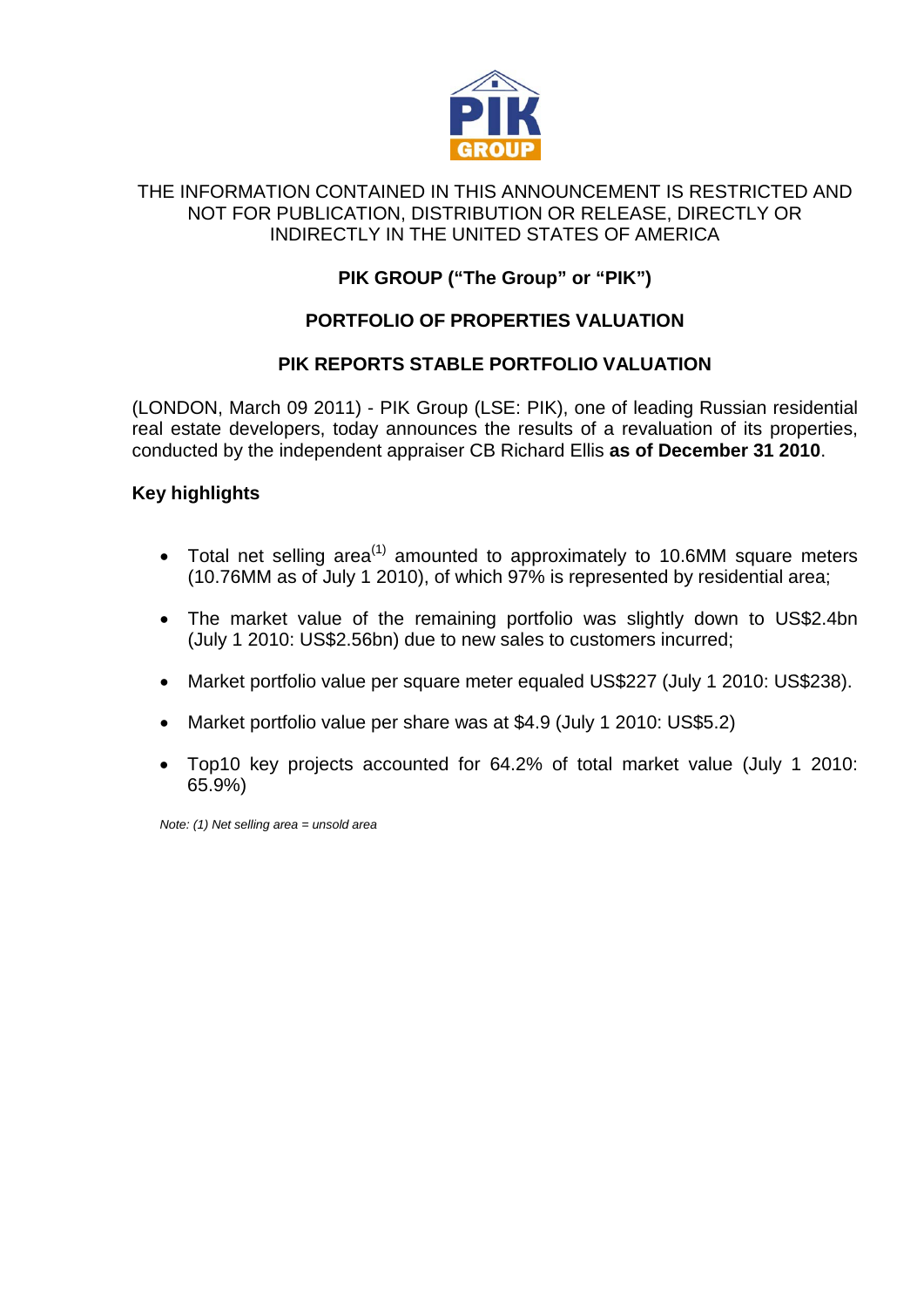| Portfolio of properties by type        | Net selling area,<br><b>PIK share</b><br>('000 sqm) | Unsold area<br>('000 sqm) | Value<br>(SMM) |  |
|----------------------------------------|-----------------------------------------------------|---------------------------|----------------|--|
| Properties held as investment          | 53                                                  | 16                        | 15             |  |
| Properties in course of development    | 5.700                                               | 3,017                     | 1.248          |  |
| Properties held for future development | 7.563                                               | 7.563                     | 1.142          |  |
| Total                                  | 13.316                                              | 10,596                    | 2,405          |  |

*Source: CB Richard Ellis valuation report*

| <b>Portfolio of properties</b><br>by region | Number of<br>properties <sup>(1)</sup> | Net selling area,<br><b>PIK share</b><br>('000 sqm) | Unsold area<br>('000 sqm) | Value (\$MM) |  |
|---------------------------------------------|----------------------------------------|-----------------------------------------------------|---------------------------|--------------|--|
| Moscow                                      | 28                                     | 1.860                                               | 1.196                     | 1,300        |  |
| Moscow region                               | 24                                     | 5.413                                               | 3,809                     | 762          |  |
| Other regions                               | 48                                     | 6.043                                               | 5,591                     | 343          |  |
| <b>Total</b>                                | 100                                    | 13,316                                              | 10,596                    | 2,405        |  |

*Source: CB Richard Ellis valuation report*

*(1) I.e. number of projects*

| Top-10 key projects by value         |                         | December 31 2010                       |                           | <b>July 1 2010</b> |                           |                |
|--------------------------------------|-------------------------|----------------------------------------|---------------------------|--------------------|---------------------------|----------------|
| <b>Project Name</b>                  | Location                | <b>Type</b>                            | Unsold area<br>('000 sqm) | Value<br>(SMM)     | Unsold area<br>('000 sqm) | Value<br>(SMM) |
| Mantulinskaya St., 7                 | <b>Moscow</b>           | High-end<br>residential/<br>Commercial | 254                       | 339                | 254                       | 326            |
| Mytischi,<br>Yaroslavsky             | <b>Moscow</b><br>region | Mass market<br>residential             | 677                       | 231                | 697                       | 235            |
| Mytnaya, 13<br>(English Town)        | Moscow                  | High-end<br>residential                | 34                        | 160                | 49                        | 307            |
| Khimki, Novokurkino                  | <b>Moscow</b><br>region | Mass market<br>residential             | 286                       | 150                | 321                       | 163            |
| Kuntsevo                             | <b>Moscow</b>           | High-end<br>residential                | 150                       | 147                | 164                       | 168            |
| Kommunarka, plot<br>#27              | <b>Moscow</b><br>region | Mass market<br>residential             | 1,079                     | 127                | 1,089                     | 147            |
| Khimki.<br>Sovkhoznaya str.          | <b>Moscow</b><br>Region | Mass market<br>residential             | 288                       | 115                | 306                       | 104            |
| Michurinsky pr-t.,<br>district 5-6   | <b>Moscow</b>           | High-end<br>residential                | 65                        | 101                | 65                        | 94             |
| Perovskaya str., 66                  | <b>Moscow</b>           | Mass market<br>residential             | 127                       | 90                 | 139                       | 89             |
| South Chertanovo.<br>districts 17-18 | <b>Moscow</b>           | Mass market<br>residential             | 81                        | 83                 | 86                        | 56             |
| <b>Subtotal</b>                      |                         |                                        | 3,041                     | 1,543              | 3,170                     | 1,689          |
| As of total, %                       |                         |                                        | 28.7%                     | 64.2%              | 29.5%                     | 65.9%          |

*Source: CB Richard Ellis valuation report*

Additional information is available at the Group's website: [www.pik-group.com,](http://www.pik-group.com/) IR section.